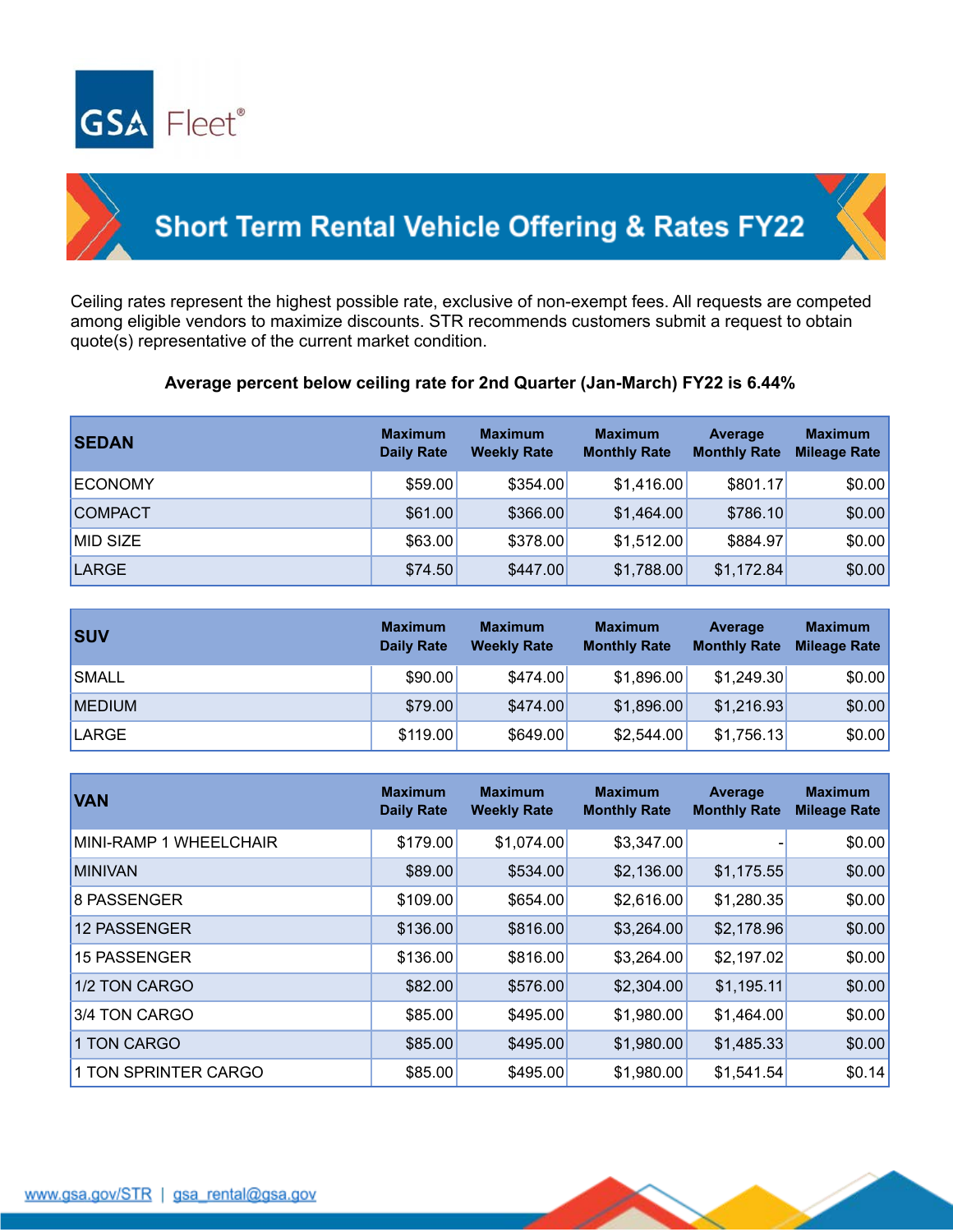| <b>LIGHT TRUCK</b>               | <b>Maximum</b><br><b>Daily Rate</b> | <b>Maximum</b><br><b>Weekly Rate</b> | <b>Maximum</b><br><b>Monthly Rate</b> | Average<br><b>Monthly Rate</b> | <b>Maximum</b><br><b>Mileage Rate</b> |
|----------------------------------|-------------------------------------|--------------------------------------|---------------------------------------|--------------------------------|---------------------------------------|
| <b>1/4 TON</b>                   | \$81.00                             | \$486.00                             | \$1,944.00                            | \$1,205.66                     | \$0.00                                |
| <b>1/2 TON</b>                   | \$100.00                            | \$486.00                             | \$1,944.00                            | \$1,162.25                     | \$0.00                                |
| 3/4 TON 4X2                      | \$130.00                            | \$666.00                             | \$2,664.00                            | \$1,428.18                     | \$0.00                                |
| 3/4 TON 4X2 W/LIFTGATE           | \$135.00                            | \$470.00                             | \$1,275.00                            |                                | \$0.00                                |
| 3/4 TON 4X4                      | \$130.00                            | \$666.00                             | \$2,664.00                            | \$1,385.70                     | \$0.00                                |
| 1 TON 4X2                        | \$175.00                            | \$725.00                             | \$1,932.00                            | \$1,492.00                     | \$0.00                                |
| 1 TON 4X4                        | \$175.00                            | \$725.00                             | \$2,899.73                            | \$1,478.39                     | \$0.00                                |
| UTILITY 3/4 - 1 TON 4X2          | \$200.00                            | \$755.00                             | \$1,800.00                            |                                | \$0.00                                |
| UTILITY 3/4 - 1 TON 4X4          | \$200.00                            | \$755.00                             | \$1,800.00                            | \$1,783.00                     | \$0.00                                |
| UTILITY CREW 3/4 - 1 TON 4X2     | \$235.00                            | \$785.00                             | \$1,900.00                            | \$1,882.00                     | \$0.00                                |
| UTILITY CREW 3/4 - 1 TON 4X4     | \$235.00                            | \$785.00                             | \$1,900.00                            | \$1,407.50                     | \$0.00                                |
| <b>UTILITY 1-1/2 - 2 TON 4X4</b> | \$265.00                            | \$845.00                             | \$2,100.00                            | \$1,783.00                     | \$0.00                                |
| UTILITY CREW 1-1/2 - 2 TON 4X2   | \$285.00                            | \$910.00                             | \$2,250.00                            |                                | \$0.00                                |
| UTILITY CREW 1-1/2 - 2 TON 4X4   | \$285.00                            | \$910.00                             | \$2,250.00                            | \$2,070.50                     | \$0.00                                |

| <b>HEAVY TRUCK</b>                    | <b>Maximum</b><br><b>Daily Rate</b> | <b>Maximum</b><br><b>Weekly Rate</b> | <b>Maximum</b><br><b>Monthly Rate</b> | Average<br><b>Monthly Rate</b> | <b>Maximum</b><br><b>Mileage Rate</b> |
|---------------------------------------|-------------------------------------|--------------------------------------|---------------------------------------|--------------------------------|---------------------------------------|
| 12 FT DIESEL DRY VAN                  | \$160.00                            | \$555.79                             | \$2,205.27                            | \$1,664.00                     | \$0.14]                               |
| 12 FT DRY VAN                         | \$160.00                            | \$555.79                             | \$2,205.27                            | \$1,578.67                     | \$0.14]                               |
| 15 FT DIESEL CITY VAN                 | \$93.51                             | \$555.79                             | \$2,205.27                            | \$1,520.92                     | \$0.14                                |
| <b>15 FT DIESEL REEFER</b>            | \$141.05                            | \$705.25                             | \$2,821.00                            |                                | \$0.20                                |
| <b>16 FT DIESEL CITY VAN</b>          | \$93.51                             | \$555.79                             | \$2,205.27                            | \$1,634.93                     | \$0.14]                               |
| 16 FT DIESEL DRY VAN                  | \$93.51                             | \$555.79                             | \$2,205.27                            | \$1,526.02                     | \$0.14                                |
| 16 FT DIESEL DRY VAN W/O LG           | \$90.50                             | \$543.00                             | \$2,172.00                            |                                | \$0.14                                |
| 16 FT DIESEL FLAT / STAKE             | \$90.50                             | \$543.00                             | \$2,172.00                            | \$1,753.23                     | \$0.00                                |
| 16 FT DIESEL INSULATED VAN            | \$90.50                             | \$543.00                             | \$2,172.00                            | \$1,752.00                     | \$0.14                                |
| <b>16 FT DIESEL LIGHT DUTY REEFER</b> | \$141.05                            | \$705.25                             | \$2,821.00                            | \$2,434.60                     | \$0.20                                |
| 16 FT DIESEL LIGHT DUTY VAN           | \$93.51                             | \$555.79                             | \$2,205.27                            | \$1,659.16                     | \$0.14                                |
| <b>16 FT DIESEL REEFER</b>            | \$141.05                            | \$705.25                             | \$2,821.00                            | \$2,646.00                     | \$0.20                                |
| 16 FT DIESEL STEP VAN                 | \$90.50                             | \$543.00                             | \$2,172.00                            |                                | \$0.14]                               |
| 16 FT GAS PARCEL VAN                  | \$90.50                             | \$543.00                             | \$2,172.00                            | \$1,800.00                     | \$0.14]                               |
| <b>20 FT DIESEL DRY VAN</b>           | \$97.50                             | \$585.00                             | \$2,340.00                            | \$1,747.54                     | \$0.14]                               |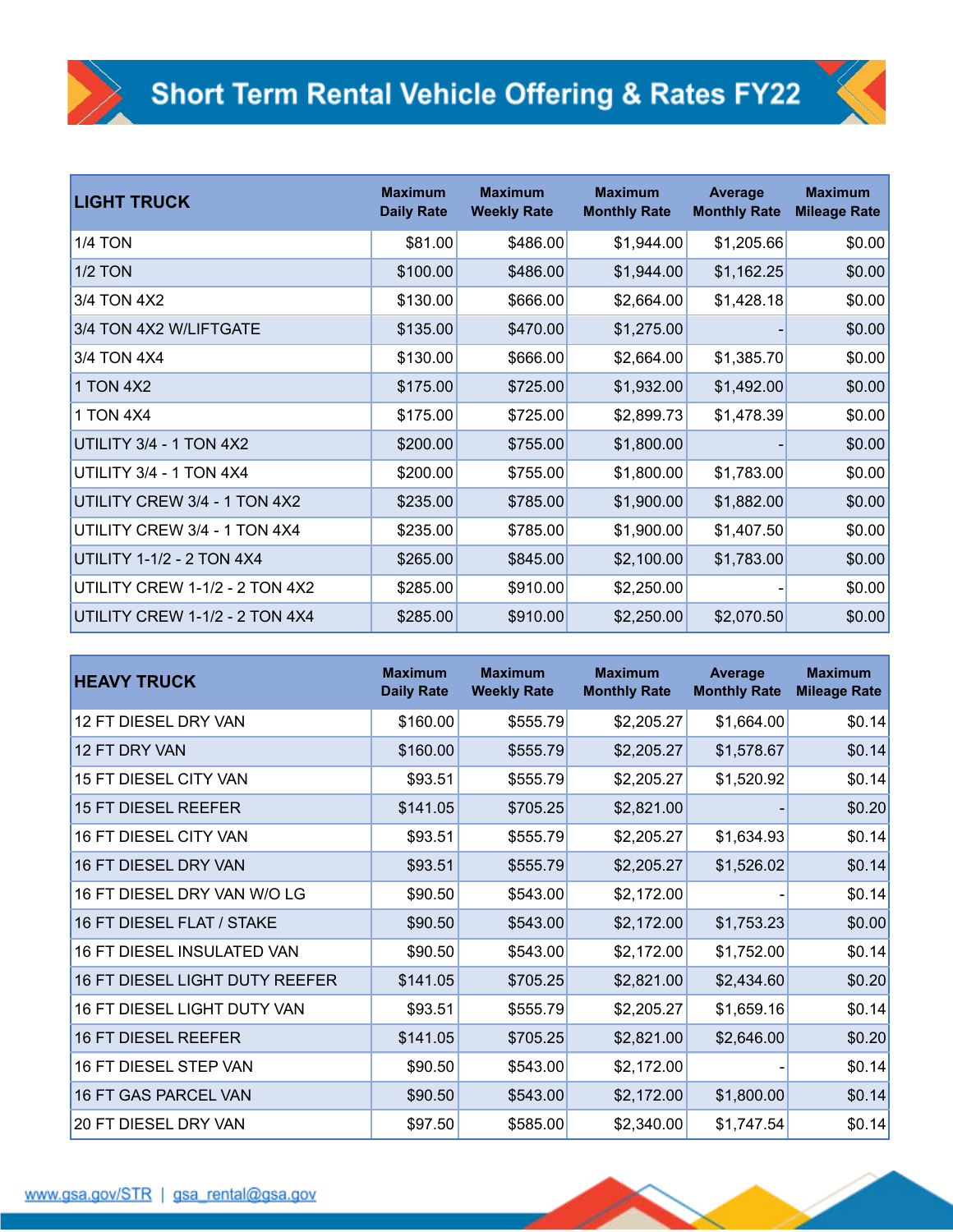| <b>HEAVY TRUCK (cont.)</b>            | <b>Maximum</b><br><b>Daily Rate</b> | <b>Maximum</b><br><b>Weekly Rate</b> | <b>Maximum</b><br><b>Monthly Rate</b> | <b>Average</b><br><b>Monthly Rate</b> | <b>Maximum</b><br><b>Mileage Rate</b> |
|---------------------------------------|-------------------------------------|--------------------------------------|---------------------------------------|---------------------------------------|---------------------------------------|
| <b>20 FT DIESEL FLAT / STAKE</b>      | \$97.50                             | \$585.00                             | \$2,340.00                            | \$1,908.00                            | \$0.00                                |
| <b>20 FT DIESEL LIGHT DUTY VAN</b>    | \$97.50                             | \$585.00                             | \$2,340.00                            | \$1,864.00                            | \$0.14                                |
| <b>20 FT DIESEL REEFER</b>            | \$141.05                            | \$705.25                             | \$2,821.00                            | \$2,689.75                            | \$0.20                                |
| 22 FT DIESEL LIGHT DUTY REEFER        | \$141.05                            | \$705.25                             | \$2,821.00                            | \$2,646.00                            | \$0.20                                |
| 22 FT DIESEL REEFER                   | \$141.05                            | \$705.25                             | \$2,821.00                            | \$2,821.00                            | \$0.20                                |
| 24 FT DIESEL DRY VAN                  | \$97.50                             | \$585.00                             | \$2,340.00                            | \$1,675.38                            | \$0.14                                |
| <b>24 FT DIESEL DRY VAN W/RAILLFT</b> | \$97.50                             | \$585.00                             | \$2,340.00                            | \$1,624.53                            | \$0.14                                |
| 24 FT DIESEL FLAT / STAKE             | \$97.50                             | \$585.00                             | \$2,340.00                            | \$1,873.71                            | \$0.00                                |
| <b>24 FT DIESEL LIGHT DUTY AUTOMA</b> | \$97.50                             | \$585.00                             | \$2,340.00                            | \$1,747.20                            | \$0.14                                |
| 24 FT DIESEL LIGHT DUTY REEFER        | \$141.05                            | \$705.25                             | \$2,821.00                            |                                       | \$0.20                                |
| 24 FT DIESEL LIGHT DUTY VAN           | \$97.50                             | \$585.00                             | \$2,340.00                            | \$1,800.00                            | \$0.14                                |
| 24 FT DIESEL REEFER                   | \$141.05                            | \$705.25                             | \$2,821.00                            |                                       | \$0.20                                |
| 26 FT DIESEL DRY VAN                  | \$97.50                             | \$585.00                             | \$2,340.00                            | \$1,754.77                            | \$0.14                                |
| 26 FT DIESEL FLAT / STAKE             | \$97.50                             | \$585.00                             | \$2,340.00                            | \$1,940.31                            | \$0.00                                |
| 26 FT DIESEL LIGHT DUTY AUTOMA        | \$97.50                             | \$585.00                             | \$2,340.00                            | \$1,680.09                            | \$0.14                                |
| <b>26 FT DIESEL LIGHT DUTY VAN</b>    | \$97.50                             | \$585.00                             | \$2,340.00                            | \$1,649.73                            | \$0.14                                |
| 26 FT DIESEL REEFER                   | \$141.05                            | \$705.25                             | \$2,821.00                            | \$2,672.25                            | \$0.20                                |
| S/A CONV. DIESEL TRACTOR              | \$115.86                            | \$579.31                             | \$2,317.25                            | \$1,958.65                            | \$0.11                                |
| T/A DIESEL CONV. SLEEPER TRACT        | \$143.07                            | \$717.34                             | \$2,871.38                            | \$2,647.95                            | \$0.11                                |
| T/A DIESEL CONV. TRACTOR              | \$120.90                            | \$604.50                             | \$2,418.00                            | \$2,079.00                            | \$0.11                                |
| <b>TACS PREMIUM/CONDO</b>             | \$143.07                            | \$717.34                             | \$2,871.38                            |                                       | \$0.11                                |

| <b>BUS</b>                     | <b>Maximum</b><br><b>Daily Rate</b> | <b>Maximum</b><br><b>Weekly Rate</b> | <b>Maximum</b><br><b>Monthly Rate</b> | <b>Average</b><br><b>Monthly Rate</b> | <b>Maximum</b><br><b>Mileage Rate</b> |
|--------------------------------|-------------------------------------|--------------------------------------|---------------------------------------|---------------------------------------|---------------------------------------|
| 12 PASSENGER + 2 WHEELCHAIR-SH | \$256.93                            | \$1,541.56                           | \$3,123.43                            | \$3,121.37                            | \$0.00                                |
| 15 PASSENGER OR LESS - SHUTTLE | \$250.87                            | \$1,505.00                           | \$2,921.91                            | \$2,917.17                            | \$0.00                                |
| 16 PASSENGER + 2 WHEELCHAIR-SH | \$255.00                            | \$1,530.00                           | \$4,985.00                            | \$4,985.00                            | \$0.00                                |
| 25 PASSENGER OR LESS - SHUTTLE | \$282.62                            | \$1,680.00                           | \$4,320.00                            | \$3,726.61                            | \$0.00                                |
| 35 PASSENGER OR LESS - SHUTTLE | \$397.88                            | \$2,370.00                           | \$6,700.00                            | \$5,237.15                            | \$0.00                                |
| 44 PASSENGER OR LESS - SCHOOL  | \$450.00                            | \$2,700.00                           | \$7,700.00                            | \$4,178.09                            | \$0.00                                |
| 46 PASSENGER OR LESS - SCHOOL  | \$295.00                            | \$1,770.00                           | \$5,985.00                            | \$5,287.75                            | \$0.00                                |
| 55 PASSENGER OR LESS - COACH   | \$849.00                            | \$5,094.00                           | \$17,851.92                           |                                       | \$0.00                                |